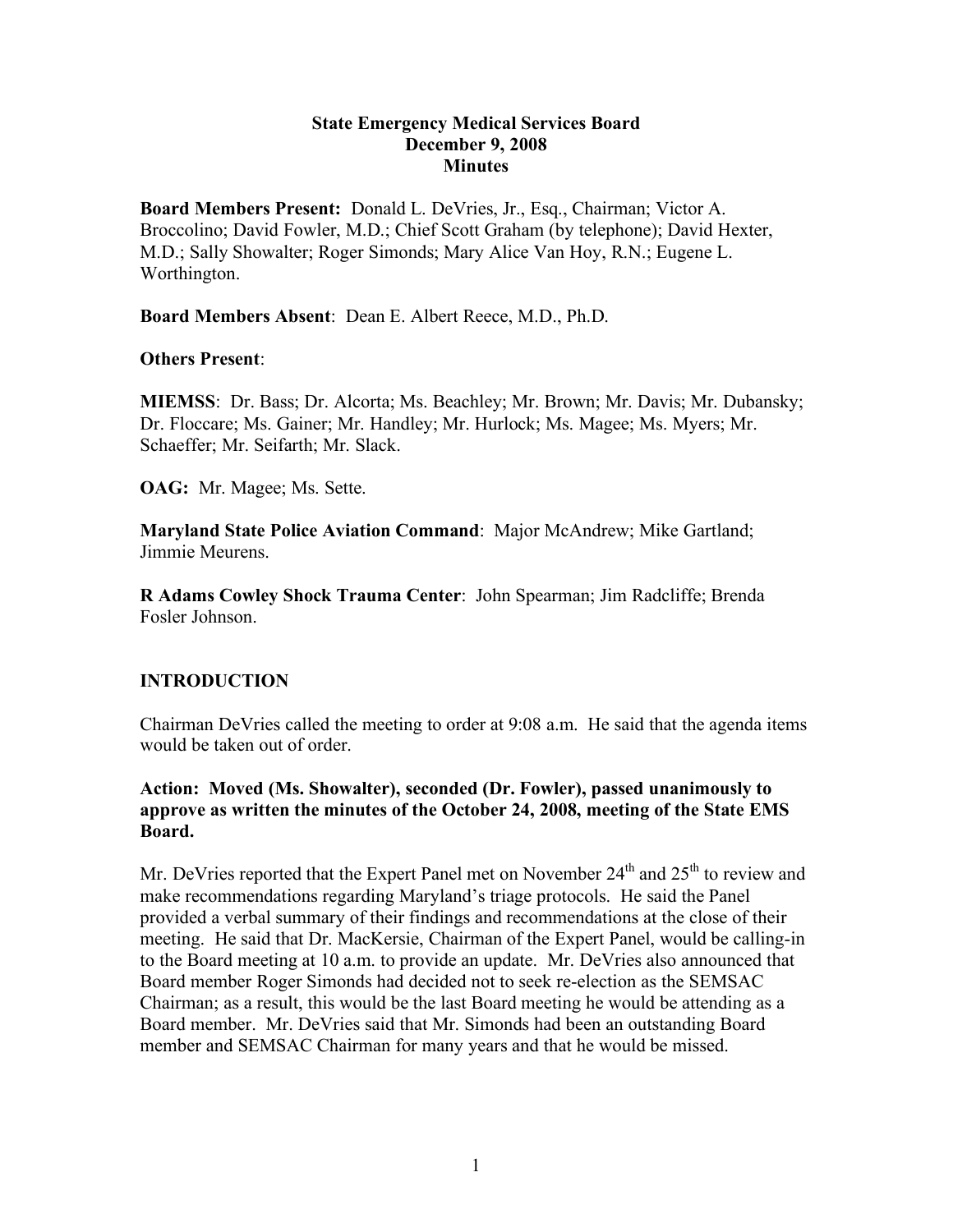Mr. DeVries announced that the annual Joint Meeting of the EMS Board and SEMSAC would be held on Friday, January 9, 2009, at MFRI in College Park, MD.

# **REPORT OF THE STATEWIDE EMS ADVISORY COUNCIL**

Mr. Simonds reported that SEMSAC had met in November, but not in December. He said that Murray Kalish, M.D., had been elected SEMSAC Chairman and Dave Balthus had been elected Co-Chairman.

# **REPORT OF THE R ADAMS COWLEY SHOCK TRAUMA CENTER**

Mr. Spearman reported that admissions were 31 ahead of last year's figure, but 73 fewer than had been budgeted. He said that bed occupancy was about the same as last year's, as were the number of operating room cases. He said that there had been no capacity alerts during the period. He said that the STC would be presenting a two-hour continuing education program for nurses and EMS personnel in December regarding trauma during pregnancy.

# **EXECUTIVE DIRECTOR'S REPORT**

All-Terrain Vehicle (ATV) Safety Task Force. Dr. Bass reported that the ATV Safety Task Force had completed its work ahead of schedule and had submitted an interim and final report to the General Assembly.

Law Enforcement Training. Dr. Bass reported that MIEMSS was continuing its efforts to develop a training course and materials for law enforcement officers.

MIEMSS Staff. Dr. Bass announced that the American College of Emergency Physicians (ACEP) had recognized Dr. Alcorta as a "Hero of Emergency Medicine" who had made significant contributions to emergency medicine. Dr. Bass also announced that the Air Medical Physician Association recognized Dr. Floccare as Medical Director of the Year at their national meeting in November in recognition of his outstanding contributions to the Maryland State Police Aviation Command's medical program.

Ambulance Safety. Dr. Bass reported that the EMS Safety Subcommittee of the National Academies Transportation Research Board held its first interdisciplinary Ambulance Transportation Safety Summit last month. He said that the meeting included experts in automotive safety and occupant protection, EMS vehicle operations, transport and fleet management, ergonomics and human factors, standards and safety data capture – in addition to policy makers and EMS leaders.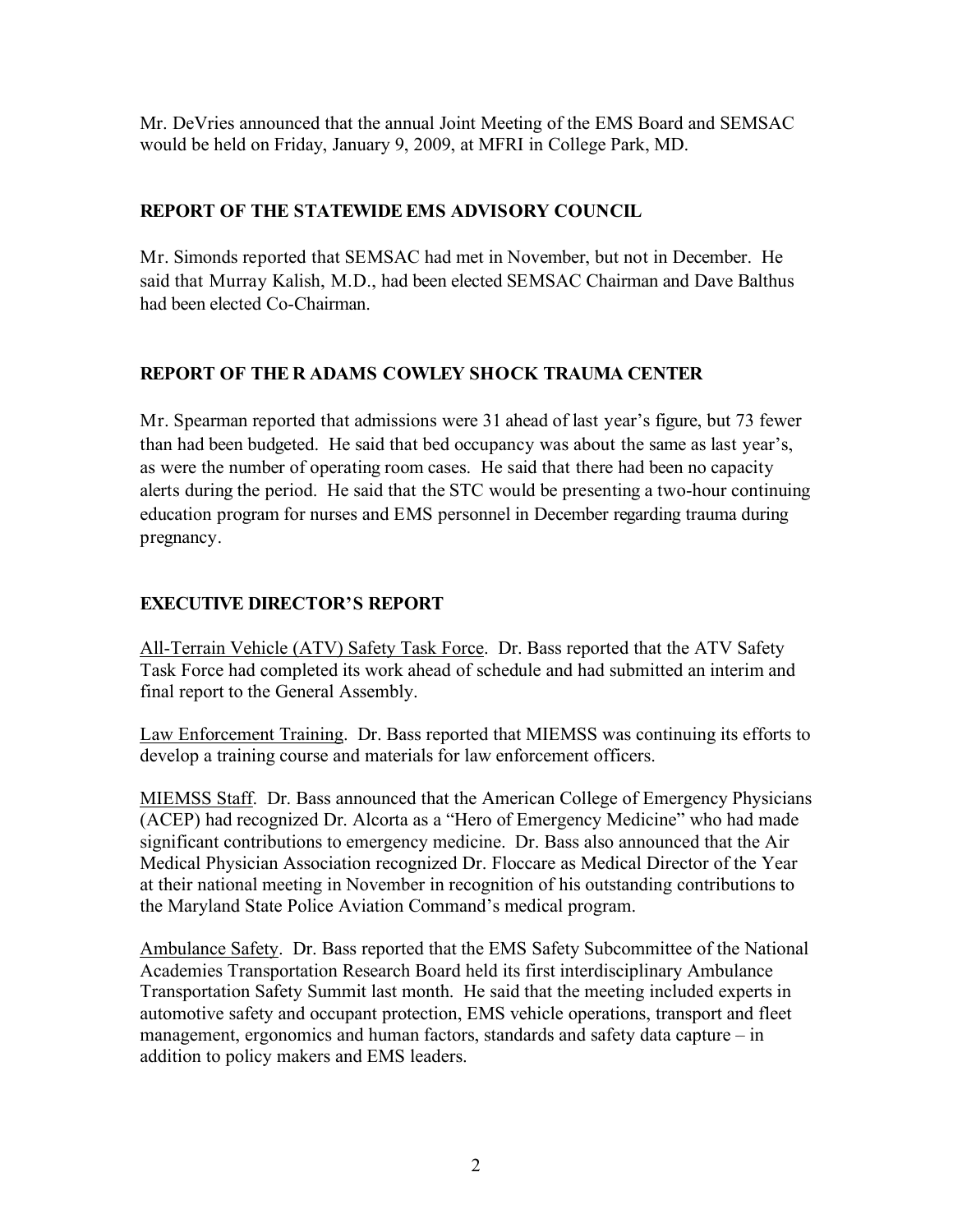Yellow Alerts / ED Overcrowding. Dr. Bass said that flu season had not yet started in Maryland; consequently, emergency department yellow alerts had not yet increased as would be expected in flu season.

STEMI. Dr. Bass said that MIEMSS was continuing reviewing and considering the comments received on its most recent draft of STEMI regulations.

## **NEW BUSINESS**

AED Regulation Revisions. Ms. Myers presented proposed revisions to the AED regulations. She said that the changes that are being proposed would make the regulations consistent with changes made in the authorizing statute in the last legislative session. These changes include removing the requirement for medical direction and certain record-keeping requirements, as well as removing references to authorized facilities.

Maryland Medical Protocols. Dr. Alcorta presented the proposed modifications to the Maryland Medical Protocols for EMS Providers. He said that, if approved, the proposed modifications would become effective July 1, 2009. He reviewed the proposed changes. Dr. Hexter asked why vaccinations for EMS providers were not handled via occupational medicine personnel. Dr. Alcorta explained that the law had been changed in 2002 to allow paramedics to provide required vaccines to other EMS providers under the auspices of their medical director. **Upon the motion of Ms. Van Hoy, which was seconded by Chief Graham, the Board approved the proposed modifications to the Maryland Medical Protocols.**

Infection Control Regulations. Ms. Sette presented proposed regulations that would require jurisdictional programs to have an infection control program. She said the draft was developed with the assistance of the MIEMSS Infection Control Committee, which had representation of Infection Control officers from jurisdictions. She said that the requirements mirrored federal requirements which the jurisdictions were already subject to. She also said that the proposed regulations would put in place certain requirements to report exposure to blood borne pathogens that were contained in legislation that passed several years ago. She said that the draft had been reviewed by the Infection Control Committee, SEMSAC, and by the Jurisdictional Advisory Committee. She said that the draft regulations were being presented today for informational purposes.

# **OLD BUSINESS**

Update on Medevac Issues. Mr. DeVries said that the Trooper 2 crash had resulted in a number of follow-up actions, one of which was the convening of the Expert Panel. He said the charge to the Panel was threefold: 1) to review Maryland field triage protocols specific to the use of helicopter transport of trauma patients from the scene of an incident;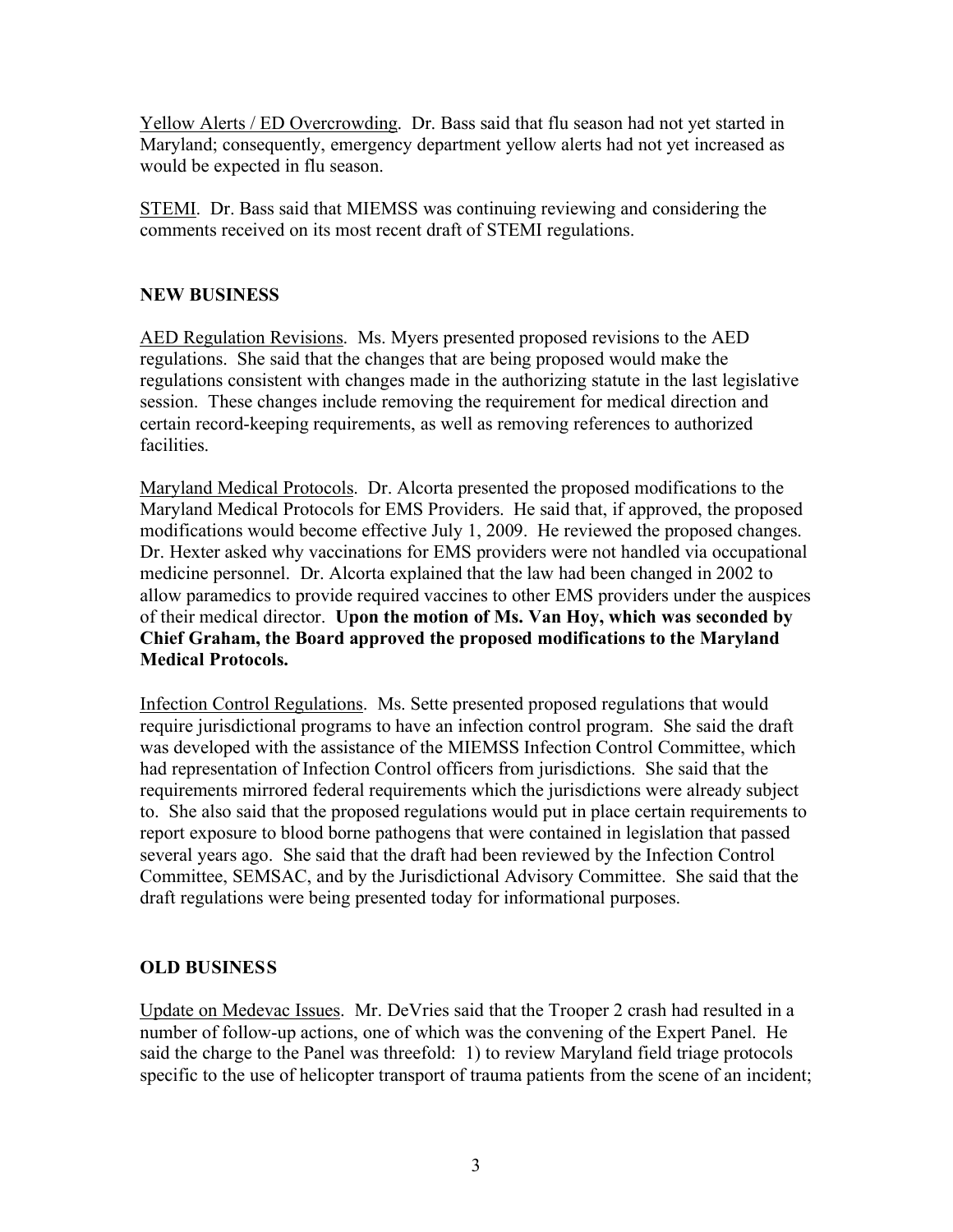2) to review trends in helicopter utilization for scene transport of trauma patients in Maryland; and 3) to make recommendations for changes or improvements.

Dr. Bass made the presentation to the Board that he had given to the Expert Panel regarding "Field Trauma Triage and Scene Helicopter Utilization in Maryland." He summarized data specific to various aspects of trauma patients transported from the scene to trauma centers via helicopter and ambulance. He also summarized post-crash flight information which indicates, among other things, a decrease in request for scene helicopter response.

Dr. MacKersie, Chairman of the Expert Panel, joined the Board meeting by telephone. He indicated that he had just sent a three-page draft summary that contained the findings and recommendations that the Panel had read at the close of the Panel meeting. Copies of the document were distributed to the Board and those present at the meeting. He said he hoped to have the final document completed by mid-January.

Mr. DeVries asked whether the Panel would include in their final report an analysis of the number of helicopters needed. Dr. MacKersie indicated that the Panel would not be prescriptive about how many helicopters were needed in Maryland, but rather would recommend that a needs assessment be completed and that those results should provide guidance. Mr. Worthington asked whether the Panel's comment regarding over-triage was a finding or an opinion. Dr. MacKersie responded that that was based on the data presented, particularly the 24-hour discharge data which he said was generally not commensurate with the need for helicopter transport. He said that the use of the Consultation Requirement for C & D patients, which was instituted post-crash, should help reduce instances of unnecessary over-triage.

Mr. DeVries asked Dr. MacKersie to comment on the reasonableness of the C  $&D$ Consultation Requirement. Dr. MacKersie said that the use of the C & D Consultation Requirement was reasonable and should continue. Mr. DeVries asked Dr. MacKersie to include in the final report the Panel's opinion on how long data monitoring should continue to determine the impact of the post-crash changes; Dr. MacKersie responded that he would request the Panel to include an opinion in that regard. Mr. DeVries asked whether helicopter EMS is generally effective; Dr. MacKersie said that the effectiveness of helicopter EMS is an underlying assumption that is embedded in the report.

Dr. Hexter asked about the Panel recommendation indication that the Maryland helicopter program program should evolve to a program which emphasizes time-driven critical care goals which has implications for crew configuration, education, and expansion of the mission profile to include provision of STEMI and stroke intervention to underserved areas of the state. Dr. MacKersie responded that the Maryland system is currently a time-driven system and places less emphasis on providing critical care in the field than other contemporary systems. He said that the Panel's was focusing on the potential implications evolving from Maryland's current time focus and that this should not be misconstrued as a recommendation that the usage be expanded to STEMI or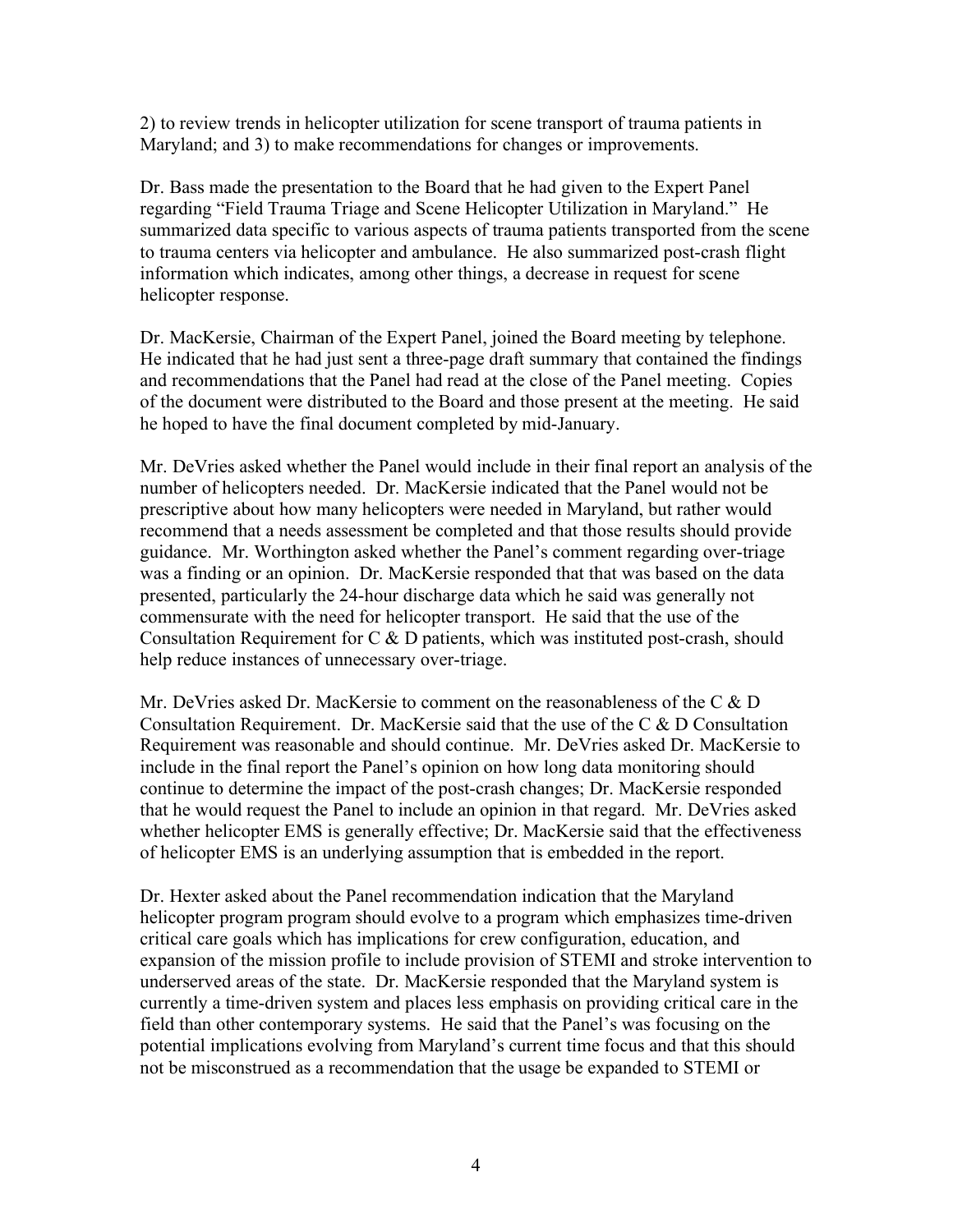stroke. He said that the Panel's focus was solely on trauma and did not include other areas, such as STEMI or stroke.

Mr. DeVries thanked Dr. MacKersie for his and the Panel's efforts and said that he looked forward to receiving the Panel's report.

## **ADJOURN TO EXECUTIVE SESSION**

## **Action: Moved (Mr. Broccolino), seconded (Ms. Showalter), passed unanimously to adjourn to Executive Session and then to reconvene in Open Session.**

The purpose of the closed session was to carry out administrative functions under State Government Article §10-502(b), to maintain certain records and information in confidence as required by Health Occupations Article §14-506 (b) and COMAR 30.08.02.05(B)(9) under State Government Article §10-508 (13) and to discuss matters under executive privilege.

The closed session was attended by the following:

**Board Members Present:** Donald L. DeVries, Jr., Esq., Chairman; Victor A. Broccolino; David Fowler, M.D.; David Hexter, M.D.; Sally Showalter; Roger Simonds; Mary Alice Van Hoy, R.N.; Eugene L. Worthington.

## **Others Present**:

**MIEMSS**: Dr. Bass; Ms. Beachley; Mr. Dubansky; Ms. Gainer.

**OAG:** Mr. Magee; Ms. Sette.

**MSP Aviation Command:** Major McAndrew; Mike Gartland; Jimmie Meurens.

Matters discussed during Executive Session were disciplinary cases and matters covered by executive privilege.

The Board reconvened in open session at 12:10.

## **Upon the motion of Ms. Showalter, which was seconded by Ms. Van Hoy, the Board approved the following motion:**

**The State EMS Board strongly supports the MSP Aviation Command's ongoing efforts to improve safety, including securing 14 CFR Part 135 certification, as well as additional safety equipment, and requests MSP Aviation Command to submit to the Board a proposal for those**